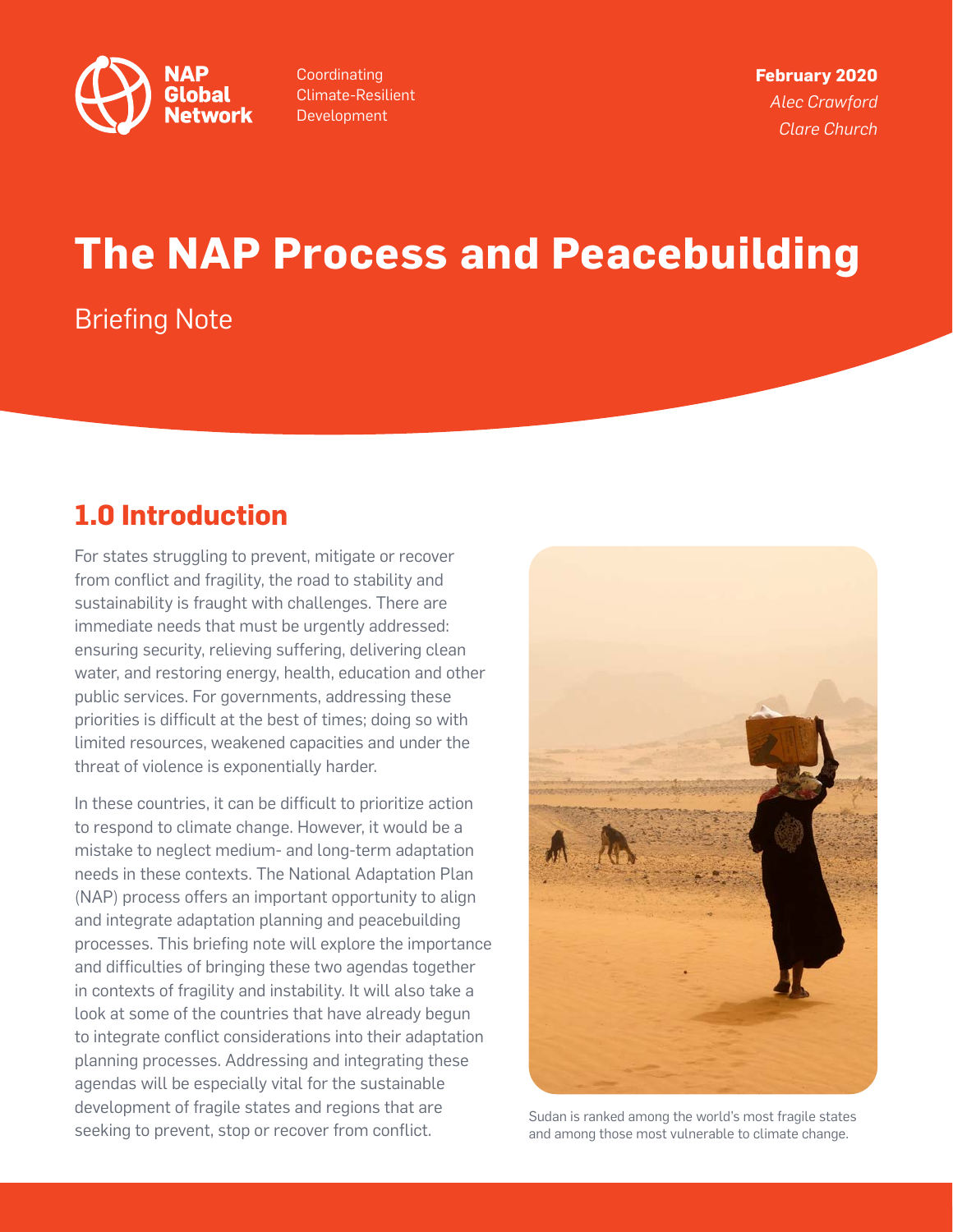# **2.0 Context Setting: Adaptation in fragile settings**

For many fragile countries, climate vulnerabilities are among the highest in the world, a combination of their high sensitivity to climate risks, their economic reliance on climate-dependent sectors like agriculture, and their histories of weak governance, conflict and poverty, all of which undermine climate resilience (Brown & Crawford, 2009). Table 1 illustrates the substantial overlap between those states deemed both among the most fragile and the most vulnerable to climate change and least prepared to adapt. Somalia provides an indicative example; it is the state ranked most vulnerable to climate change and is also the second most fragile (University of Notre Dame, 2019; Fund for Peace, 2019).

| <b>Rank</b>    | <b>Most Fragile States*</b>         | <b>States Most Vulnerable to Climate</b><br><b>Change and Least Prepared to Adapt**</b> |  |
|----------------|-------------------------------------|-----------------------------------------------------------------------------------------|--|
| 1              | Yemen                               | <b>Somalia</b>                                                                          |  |
| $\overline{2}$ | <b>Somalia</b>                      | <b>Chad</b>                                                                             |  |
| 3              | South Sudan                         | Eritrea                                                                                 |  |
| 4              | Syria                               | <b>Central African Republic</b>                                                         |  |
| 5              | <b>Democratic Republic of Congo</b> | <b>Democratic Republic of Congo</b>                                                     |  |
| 6              | <b>Central African Republic</b>     | <b>Sudan</b>                                                                            |  |
| $\overline{7}$ | <b>Chad</b>                         | Niger                                                                                   |  |
| 8              | <b>Sudan</b>                        | Haiti                                                                                   |  |
| 9              | <b>Afghanistan</b>                  | <b>Afghanistan</b>                                                                      |  |
| 10             | Zimbabwe                            | Guinea-Bissau                                                                           |  |

#### **Table 1. State fragility and climate vulnerability by country**

Sources: \*Fund for Peace, 2019; \*\*University of Notre Dame, 2019.

**Conflict and climate risks often share the same drivers,** including weak institutions, discrimination, marginalization, historic inequality and poverty (Nicoson, et al., 2019). For many countries, the two converging crises of conflict and climate change can be mutually reinforcing; if left unaddressed, climate change impacts can interact with different parts of the conflict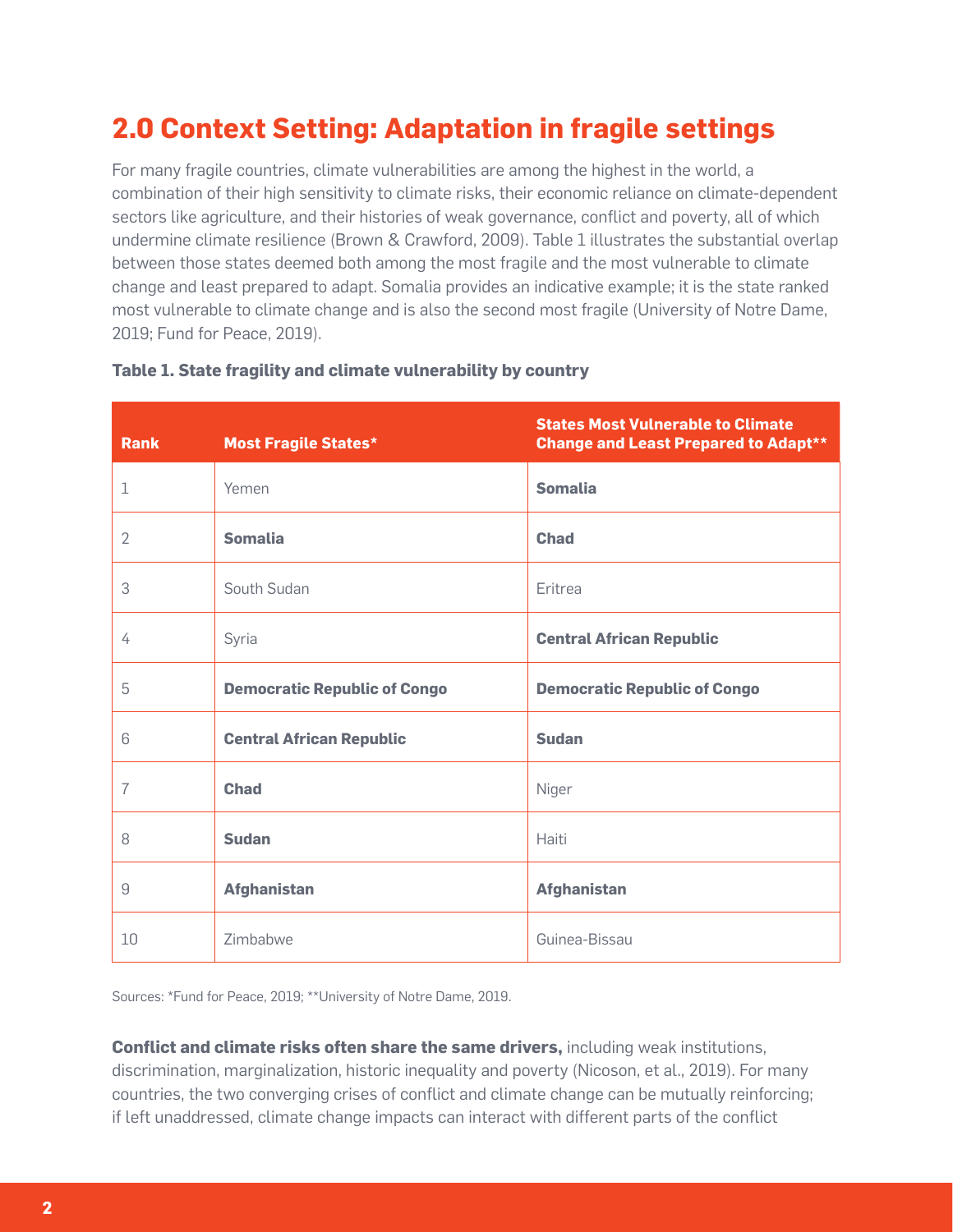

Afghanistan has endured various forms of armed conflict for the last four decades, contributing to its status as the world's 9th most fragile state (Brown, 2019; The Fund for Peace, 2019). This history of conflict has heightened the country's vulnerability to climate change and inhibited its ability to adapt. Pictured here, farmers in Afghanistan harvest a reduced wheat crop resulting from below-normal rainfall across the country.

cycle, from underlying causes and triggers through recovery and peacebuilding, while conflict and violence weaken the governance structures and institutions needed to build national and community resilience (Crawford et al., 2015).

**Within contexts of conflict and fragility, it can be difficult to prioritize investing time and resources—both of which are often in short supply—in adaptation programs.** Addressing and reducing a community or country's vulnerability to future climatic forces and events is often superseded by those efforts deemed—often justifiably—more urgent: re-establishing law and order, rebuilding governance structures, providing basic services and strengthening the social contract between state and citizen.

Even with political buy-in, states struggling with instability may face a number of challenges in effectively planning and implementing adaptation actions. Most directly, **adaptation projects**  and progress can be derailed by conflict; communities targeted by conflicts may have to flee, project staff may need to be evacuated, project resources may be damaged and funding priorities may shift. In Mali, for example, adaptation efforts carried out by the UNDP were halted completely in 2012 with the outbreak of conflict linked to Islamic terrorist groups in the north of the country (Tanzler, Ruttinger, & Scherer, 2018).

**Effective adaptation planning and policy is built on a clear understanding of climate vulnerabilities, which is in turn built on a base of solid, reliable climate data and information.** In many of these contexts, such information is extremely limited (Mason et al., 2015). Weather stations have often been damaged or neglected to the point of unusability; in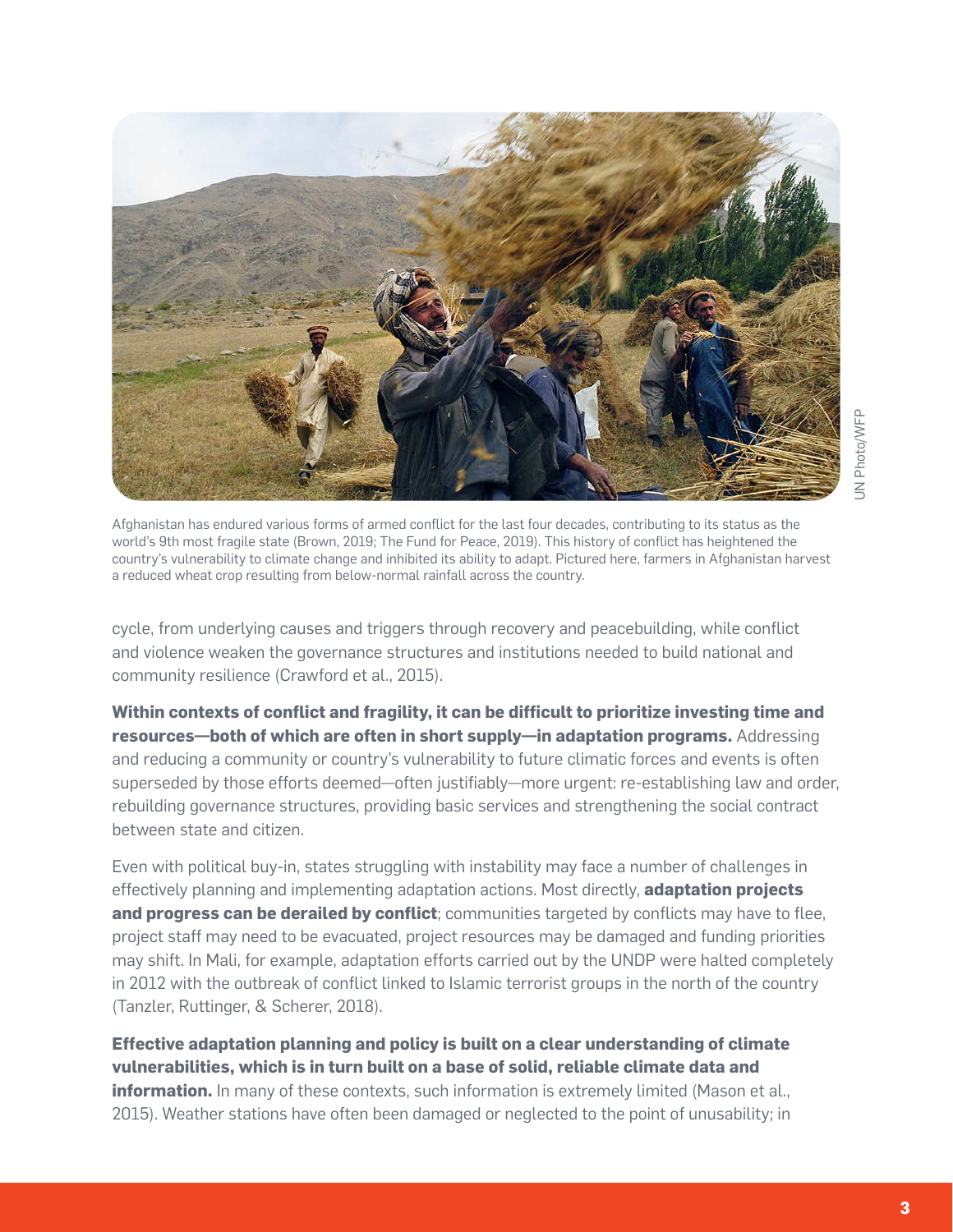Rwanda, for example, the number of reporting rain gauge stations dropped from 100 in 1990 to almost none following the 1994 genocide (Mason et al., 2015). In addition, technical staff may have fled the violence or been killed, training programs to build up domestic capacities may have been suspended, and domestic and international investments in generating and managing climate data may have dried up (Mason et al., 2015). Upon seizing power in 1996 in Afghanistan, for example, the Taliban fired the country's 600 meteorologists, shuttered the Afghan Meteorological Authority and burned the country's climate data archives (Dokoupil, 2015).

**Financing is similarly problematic in these contexts.** Domestic budgets are typically overstretched and under-resourced, while the capacities of governments to effectively raise and absorb climate financing from bilateral and multilateral donors are limited (Saunders, 2019). This can be due to a number of factors: a fragile state may continue to struggle with corruption, may lack the pre-existing infrastructure needed to apply for and manage adaptation funds, may possess lower levels of private sector activity, or may have a limited ability to develop and manage a pipeline of bankable adaptation projects. Donors may also feel compelled to fund more immediate, humanitarian needs in such contexts; there may, for example, be a stronger case to rebuild roads and hospitals than to invest in adaptation. Finally, funding for conflict prevention or peacebuilding often comes from a different source than that of climate change adaptation; rarely are the two coordinated.

**Taken together, these challenges mean that frequently those most vulnerable to climate change—namely those living in contexts of fragility and exposed to climate risks—may be among the least able to adapt to its impacts.** And if left unaddressed, climate change can undermine the long-term sustainability of humanitarian actions and development programs—and exacerbate the drivers of fragility. Droughts, floods and rainfall variability can result in shortages of food, water and arable land, which in turn may intensify competition over scarce resources. Extreme weather events can compromise and threaten the viability of ongoing humanitarian responses; Rohingya refugees living in camps in south-east Bangladesh, for example, are extremely vulnerable to landslides and flooding during the monsoon season (UNDP, 2019). Climate change may also result in the large-scale movements of people, shifts in the range of vector-borne diseases, or the loss of territory due to rising sea levels—each one potentially destabilizing, if not existential (Stark, Terasaw, & Ejigu, 2011). These adverse impacts can, in turn, overwhelm state institutions—especially in states struggling with fragility—by placing additional pressures on health, water, food and energy systems (Crawford et al., 2015).

**Adapting to the impacts of climate change can help address these challenges**. Support for adaptation, when thoughtfully designed and implemented, $1$  can do more than enhance the capacity of countries and communities to cope and rebound from climate shocks and stresses; it can also help address the root causes of conflict and strengthen the foundation upon which peace is built. For this to occur, planning is critical.

Adaptation often deals with the management and (re)distribution of resources. As such, it can influence power dynamics, political relations and equality among stakeholder groups. It is vital that adaptation measures are planned and implemented in a conflict-sensitive way that considers these potential conflict, fragility and power dynamics, to ensure effective delivery of its joint benefits to addressing climate and conflict vulnerability.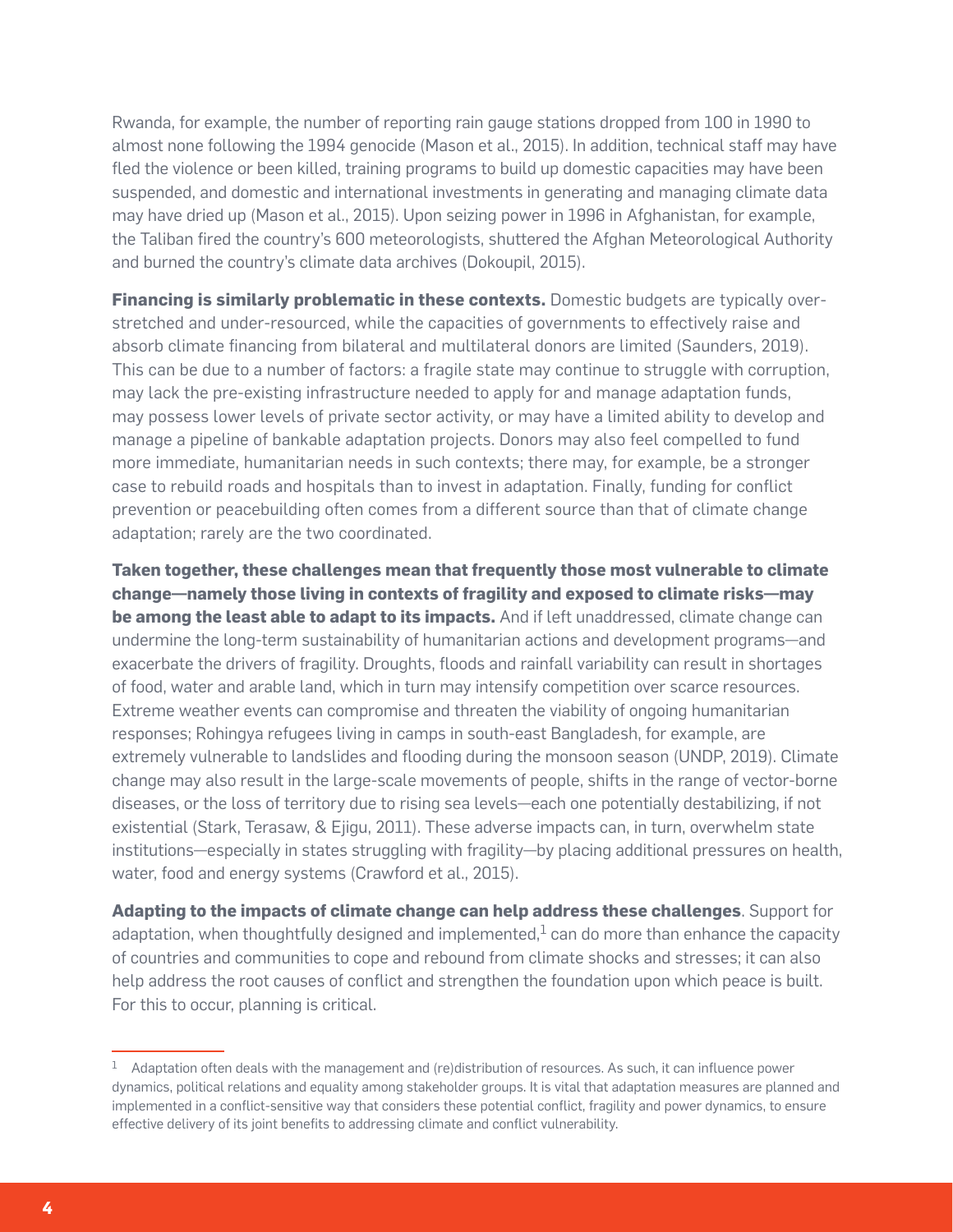

Climate change impacts including drought, flood, and rainfall variability can result in shortages of food, water and arable land, which in turn can overwhelm state institutions. In Somalia, the occurrence of drought can lead to food insecurity and famine.

#### **3.0 Peacebuilding and the NAP Process**

The NAP process offers governments, donors and other stakeholders a new approach to development in contexts of fragility. By integrating climate adaptation into a country's mediumand long-term development plans in a participatory, country-owned and holistic manner, the NAP process can be designed in a way that addresses many of a country's core and overlapping vulnerabilities to both conflict and climate change. The NAP process itself will not be able to address all of the drivers of conflict in a country; however, as an integrated approach to development and adaptation planning, it is well-positioned to support peacebuilding processes for a number of reasons:

1. **NAP process timelines are well-aligned with peacebuilding timelines.** The impacts of violent conflict are widespread and long-lasting; on average, it takes 22 years for a country's economy to recover from a major conflict (Hoeffler, 2012). Successful peacebuilding involves addressing immediate post-conflict needs, but also creating legitimate institutions and addressing the root causes of fragility, both of which require long-term commitments and access to predictable financing (United Nations, 2015). The National Recovery and Peacebuilding Plan for the Central African Republic, for example, includes the short-term priorities of national disarmament and demobilization but also has the long-term objective of building up institutional capacities (World Bank, 2018). Past adaptation planning processes, such as the United Nations Framework Convention on Climate Change's (UNFCCC's) National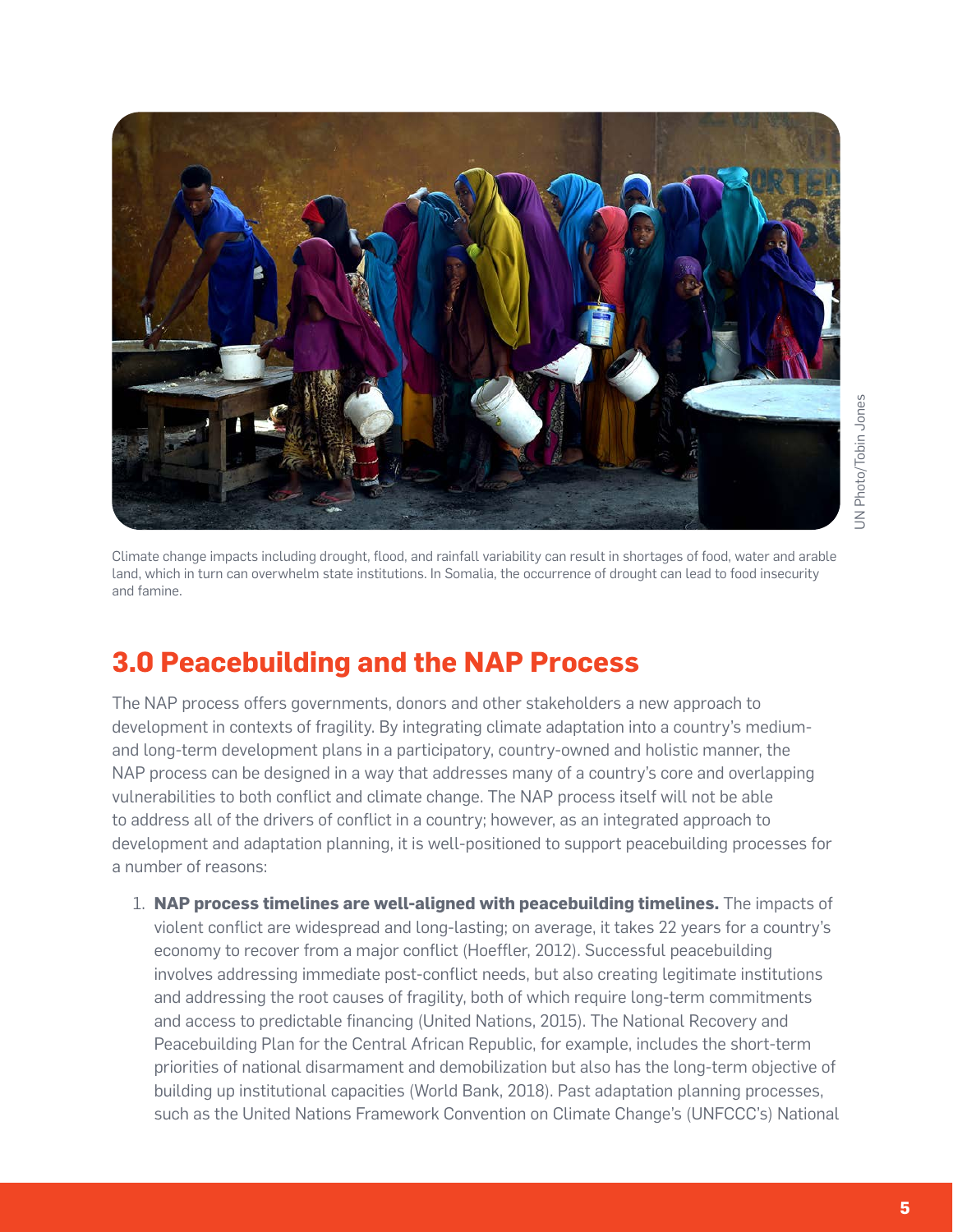Adaptation Programmes of Action (NAPAs), rightly focused on the urgent and immediate adaptation needs of LDCs, but as such, they were not necessarily as well-aligned with some of the longer-term peacebuilding goals and timelines for those states recovering from conflict. The NAP process, conversely, is focused on mainstreaming adaptation needs and priorities into medium- and long-term development plans across sectors and levels of governance (LDC Expert Group, 2012). As such, it can be aligned with both short-term and longer-term peacebuilding processes—from the identification of immediate priorities through to the prolonged period in which these processes are integrated with development planning efforts. The NAP process is also iterative, and thus is designed to take into account the dynamic contexts of fragile states; plans can be adjusted over time to reflect the changing realities on the ground.

- 2. **The NAP process takes a holistic approach to addressing vulnerability.** Many adaptation actions tend to focus on the proximate impacts of climate change and not necessarily the underlying drivers of vulnerability, including historic inequality, poverty and conflict. Though they are important parts of building resilience, these technocratic or incremental approaches—including climate-proofing existing operations, building climateresilient infrastructure or adopting new technologies—may not be transformative enough to ensure the overall resilience of vulnerable people and places (Church & Hammill, 2019). The NAP process requires that countries take a more holistic approach to adaptation, encompassing both incremental and transformative actions across sectors and levels of government, to increase resilience more meaningfully and sustainably. Doing so effectively will entail addressing the underlying drivers of climate vulnerability, which can include conflict and its root causes while also addressing the overlapping drivers of both climate change and conflict.
- 3. **The NAP process provides a platform for dialogue and trust-building among a diverse range of stakeholders.** The Least Developed Countries Expert Group (LEG) Technical Guidelines for the NAP process stress that it should be participatory, genderresponsive and transparent (LDC Expert Group, 2012). By including traditionally marginalized groups in national adaptation planning and implementation, these groups will be better able to ensure that their voices, needs and potential grievances are known and addressed. This will not only contribute to the effectiveness of adaptation actions, but can support peacebuilding by promoting trust and dialogue among actors that had not previously worked together or had had contentious relationships; the need to adapt to climate change may prove to be a less politically contentious topic for discussion among parties than land rights, for example, or historical injustice.
- 4. **The NAP process has considerable political and financial momentum.** There has been increasing national and international interest in (and action on) adaptation planning alongside the financing required to support it. As of October 2019, 120 out of 153 developing countries had undertaken activities related to the NAP process—an increase of 29 countries from 2018, according to the LEG's annual submission to the UNFCCC (LDC Expert Group, 2019). And while many fragile governments still lag behind more stable governments in their adaptation planning efforts, there is growing recognition of how climate change can affect humanitarian,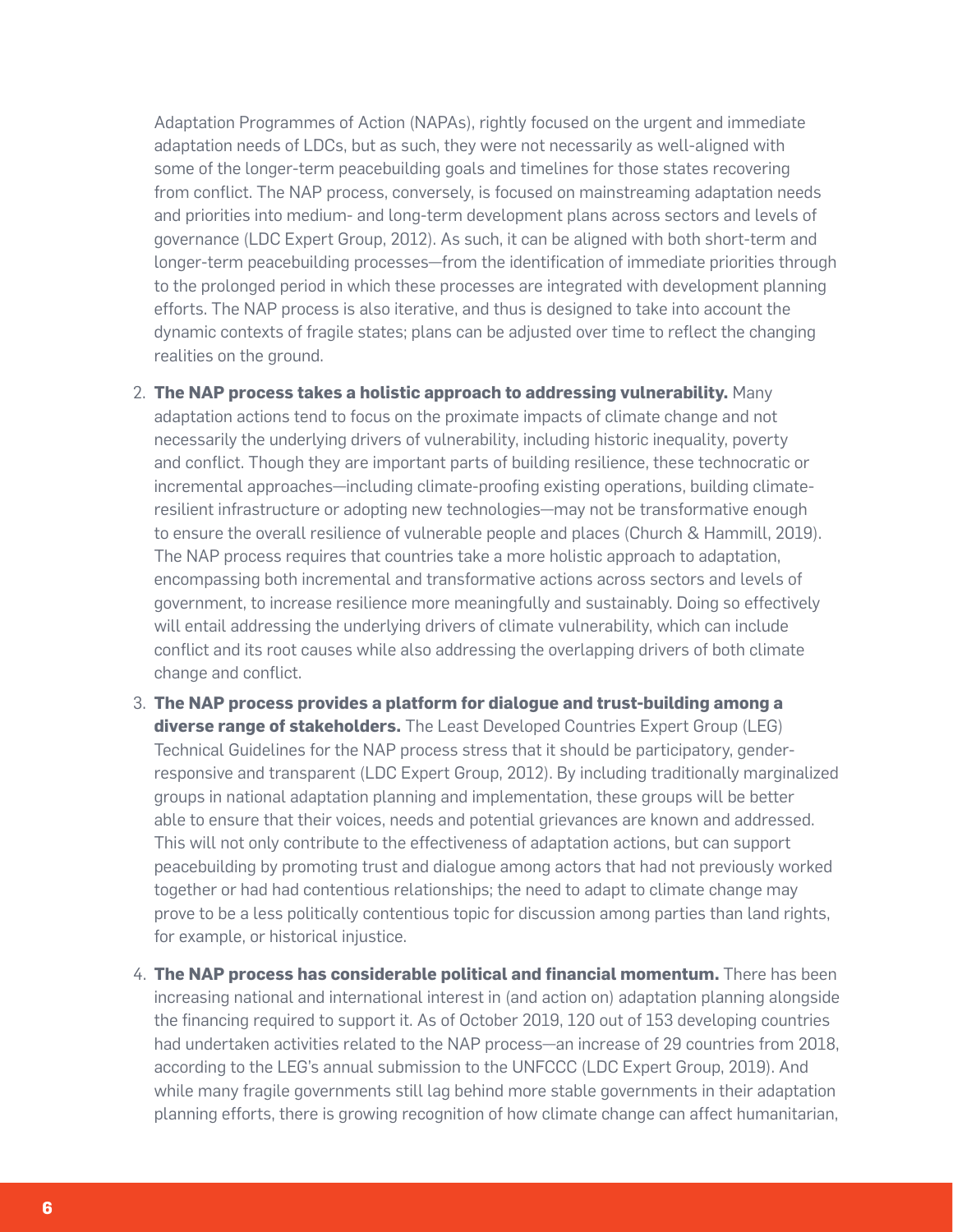conflict prevention and peacebuilding efforts. As previously mentioned, financing adaptation in fragile states has traditionally been difficult, though this may be changing; while overall funding for adaptation is not as significant as that available for humanitarian action in fragile states, there is an expanding pot of money from which these governments can access support, some of which is earmarked specifically for them. For example, developing countries all have access to the Green Climate Fund's (GCF's) NAP Readiness Programme, which allocates money to strengthening the institutional capacities of governments initiating the NAP process. It is hoped that the capacity-building support provided through the NAP Readiness Programme will help governments better position themselves to apply for larger amounts of financing from the GCF—and other sources of financing—in the future. Some fragile states have already successfully accessed GCF funding; for example, in July 2019, the GCF approved a USD 10 million project to increase the adaptive capacity of food-insecure households in Zimbabwe, and also in 2019, Somalia was granted USD 3 million in readiness funding to improve the climate-risk preparedness capacities of its pastoralist communities (Green Climate Fund, 2019). Beyond the GCF, funding for adaptation across a number of sources (including other international climate funds, bilateral donors and the private sector) is growing, and while these levels of funding remain smaller than those earmarked specifically for humanitarian action, they could still provide already-stretched national budgets with the resources needed to reduce climate vulnerability and risk.



The Central African Republic is ranked among the world's most fragile states and among those most vulnerable to climate change.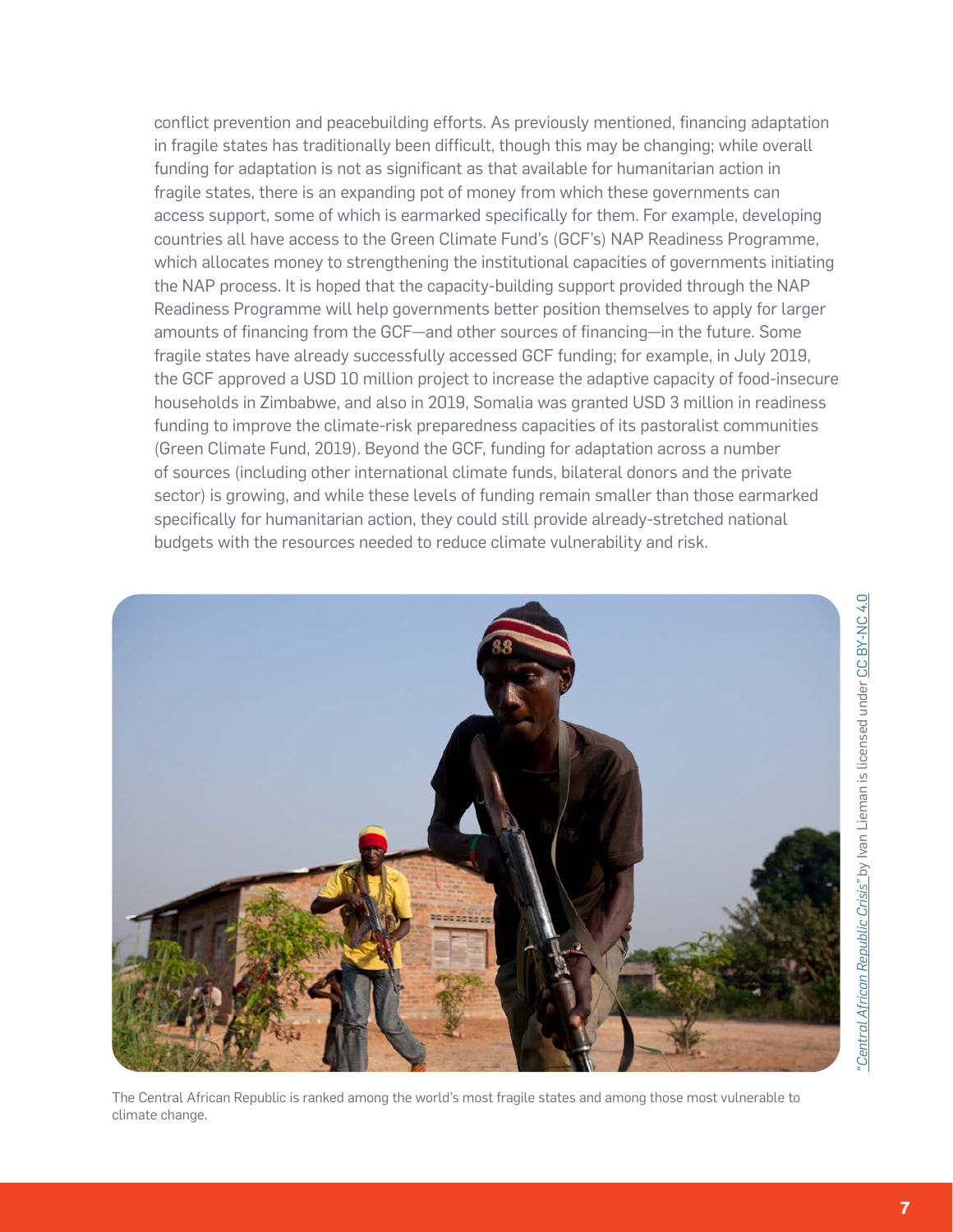## **4.0 NAPs and Conflict in Practice**

The NAP process is already being used as a tool to recognize and integrate conflict dynamics into adaptation planning and efforts. Many of the 18 NAP documents submitted to the UNFCCC as of January 2020 have incorporated peace and conflict dynamics to varying degrees: some countries argue that adaptation action is needed to prevent conflicts, while others note that conflict is a source of climate vulnerability that must be addressed and subsequently informs available adaptation options.

Figure 1 overlays the ND-GAIN Country Index, which demonstrates a country's vulnerability to climate change and its overall resilience, with the Fragile States Index. The darker the red, the more fragile and vulnerable to climate change the country is perceived to be by the two indices. The checkmarks summarize which countries have submitted their NAP document to the NAP Central as of January 2020.



#### **Figure 1. Countries' fragility and vulnerability to climate change**

Sources: University of Notre Dame, 2019; The Fund for Peace, 2019; UNFCCC, 2019.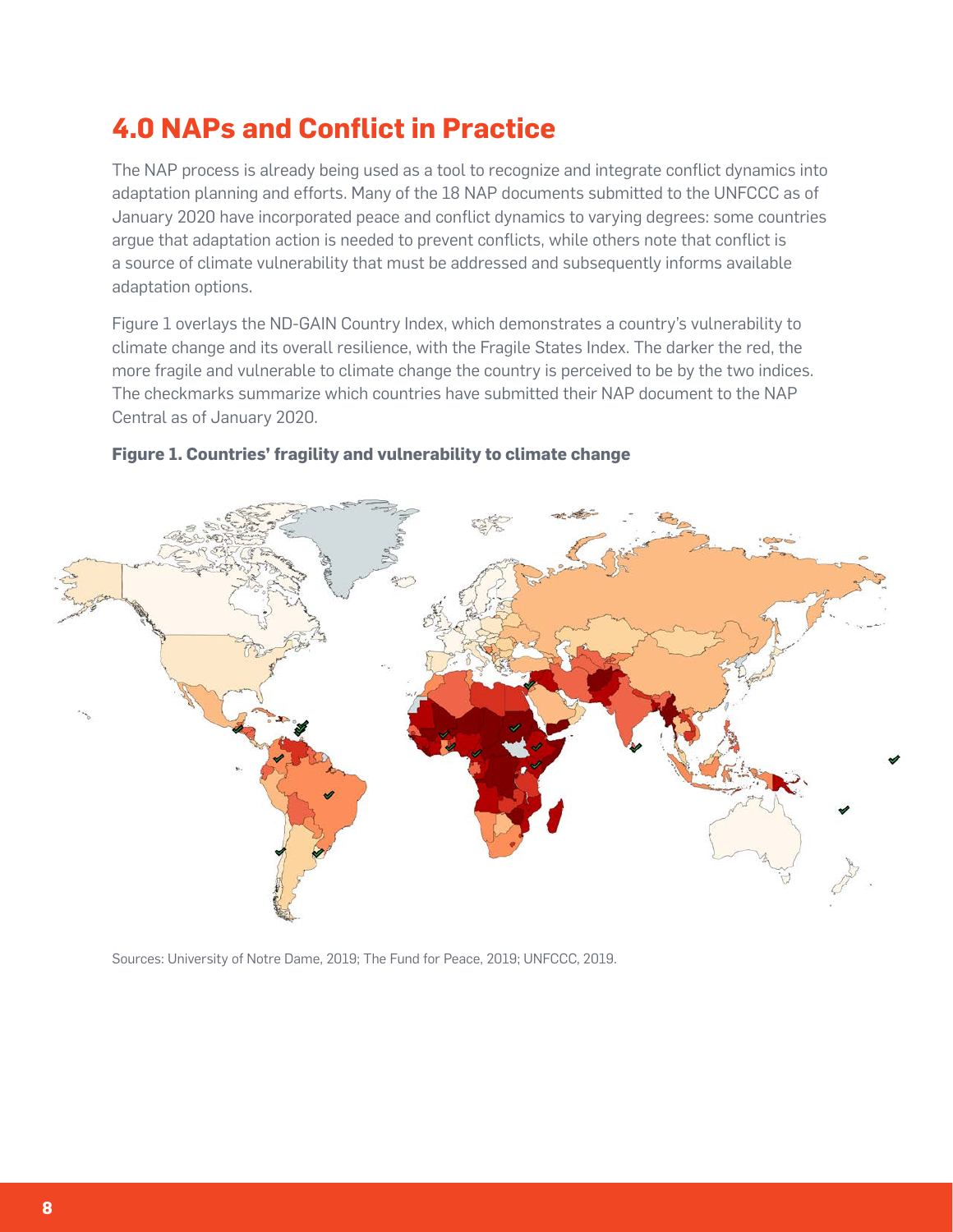**Table 2. Fragility and climate vulnerability rankings for countries that have submitted their NAP document to NAP Central, January 2020**

| <b>Countries with NAP Documents on</b><br><b>UNFCCC NAP Central</b> | <b>Fragile States Index</b><br>Ranking 2019 <sup>2</sup> | <b>ND-GAIN Country Index</b><br>Ranking 2019 <sup>3</sup> |
|---------------------------------------------------------------------|----------------------------------------------------------|-----------------------------------------------------------|
| <b>Brazil</b>                                                       | 95                                                       | 80                                                        |
| Burkina Faso                                                        | 130                                                      | 161                                                       |
| Cameroon                                                            | 162                                                      | 138                                                       |
| Chile                                                               | 28                                                       | 28                                                        |
| Colombia                                                            | 108                                                      | 76                                                        |
| Ethiopia                                                            | 154                                                      | 163                                                       |
| Fiji                                                                | 96                                                       | 87                                                        |
| Grenada                                                             | 56                                                       | 47                                                        |
| Guatemala                                                           | 121                                                      | 111                                                       |
| Kenya                                                               | 153                                                      | 150                                                       |
| Kiribati                                                            | No data                                                  | No data                                                   |
| Saint Lucia                                                         | No data                                                  | 63                                                        |
| Saint Vincent and the Grenadines                                    | No data                                                  | 49                                                        |
| Sri Lanka                                                           | 132                                                      | 100                                                       |
| <b>State of Palestine</b>                                           | No data                                                  | No data                                                   |
| Sudan                                                               | 170                                                      | 176                                                       |
| Togo                                                                | 140                                                      | 145                                                       |
| Uruguay                                                             | 21                                                       | 55                                                        |

<sup>&</sup>lt;sup>2</sup> For the Fragile States Index Ranking, a ranking of 1 denotes the least fragile country, a ranking of 177 denotes the most fragile country (Fund for Peace, 2019).

 $3$  For the ND-GAIN Country Index Ranking, a score of 1 denotes the least vulnerable to climate change, a ranking of 181 denotes the most vulnerable to climate change (University of Notre Dame, 2019).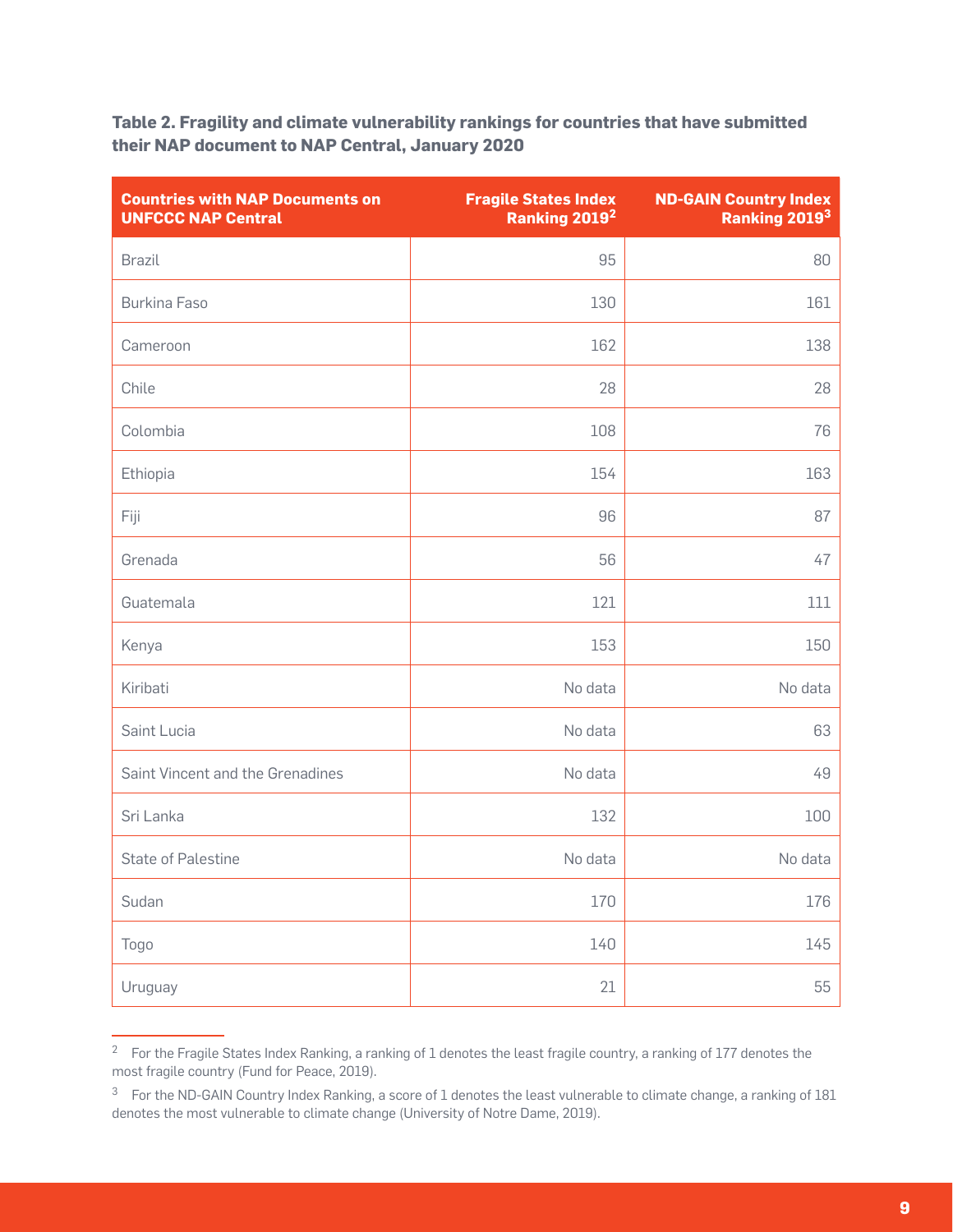

In Colombia, Wayuu villagers make use of increasingly scarce supplies of water. The Colombian NAP document has identified water scarcity – due to the adverse impacts of climate change – as a potential source of conflict.

Many of the countries that have submitted their NAPs to the UNFCCC—whether fragile or not—recognize that climate change could act as a driver of conflict if left unaddressed through adaptation action. These governments note that the adverse impacts of climate change (including droughts, floods, and rainfall variability) may place a strain on valuable natural resources, which could result in competition—sometimes violent—between opposing groups and livelihood strategies. The NAPs for Togo, Kenya, Ethiopia, Cameroon, Sudan, and Burkina Faso all highlight the importance of adaptation as a mechanism for preventing potential land- and water-use conflicts, particularly those that might arise among pastoralists and farmers. The Sudanese NAP, for example, highlights that many of the country's most recent conflicts have been between these two opposing groups and that drought could further exacerbate these grievances (Republic of the Sudan, 2016). The government sees adaptation as a means of mitigating this risk by bringing opposing groups together to sustainably manage shared water and land resources (Republic of the Sudan, 2016). Similarly, Burkina Faso's NAP identifies establishing a National Observatory of Pastoralism as an adaptation priority, as it would promote lasting social peace among pastoralist groups through adaptation actions explicitly designed to reduce tensions relating to resource competition (Burkina Faso, Ministry of Environment and Fishery Resources, 2015). Finally, the Cameroonian NAP lists improved land governance as a key adaptation priority; without it, the degradation of arable land as a result of climate change will likely amplify the risk of conflict in the worst-affected regions (Republic of Cameroon, 2015). In each of these cases, adaptation is recognized as a key mechanism for the prevention of climate-related conflicts.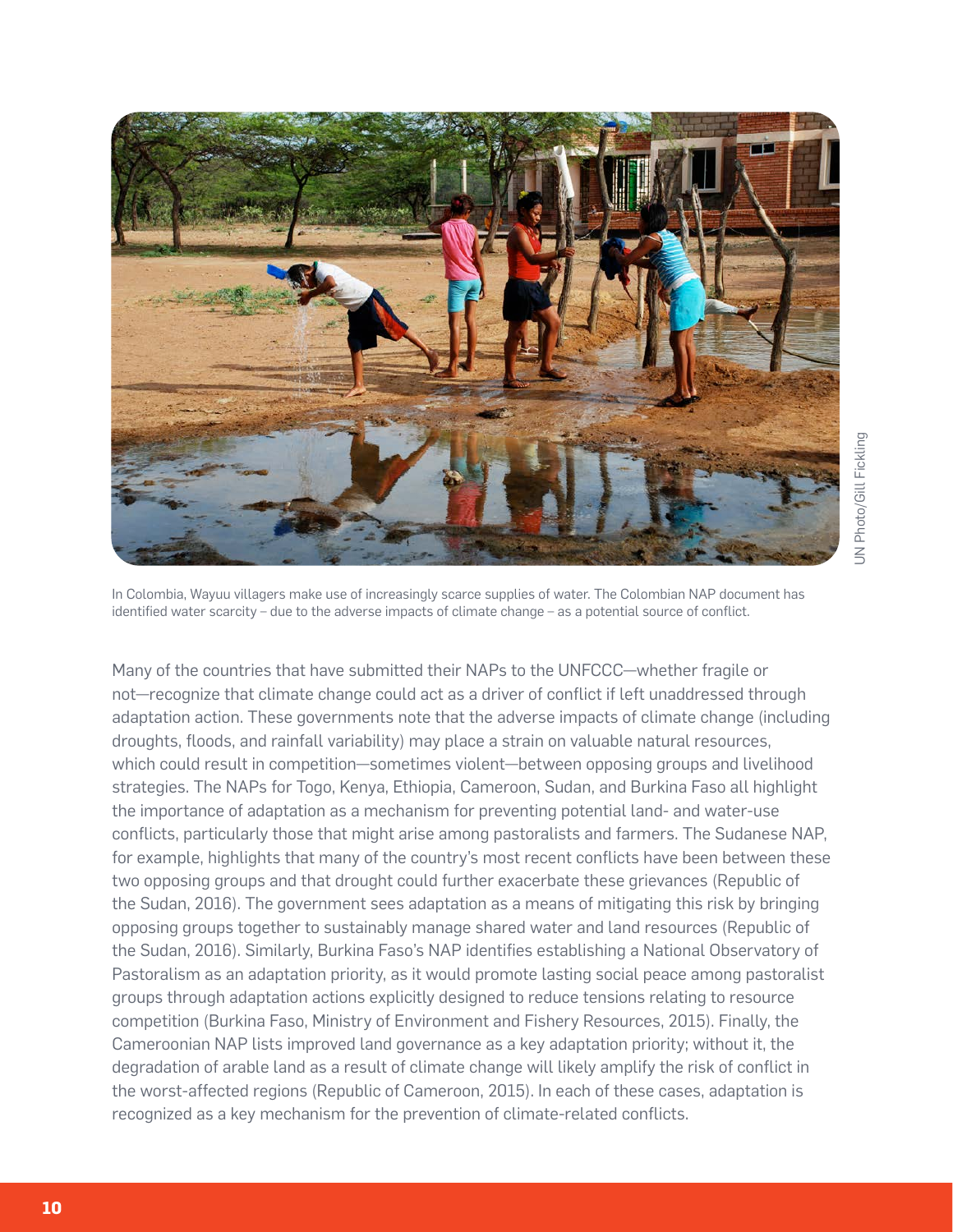In Latin America, the NAPs for Brazil, Colombia, and Chile recognize the potential for sectoral tensions emerging around increasingly scarce water supplies—and the need for increased conflict management and dispute resolution mechanisms to mitigate these risks. In Colombia, changes in the water cycle are expected to lead to water shortages and subsequent impacts on household use, sanitation and health. This could in turn lead to potential conflicts between the population and those entities responsible for the provision and management of water. In all three countries, the NAP process is a mechanism for identifying potential conflicts and planning for their prevention.

Though less common, some countries have through their NAP processes recognized that conflict can be a significant source of climate vulnerability and can even limit the number of adaptation options that are open to them. Sudan's NAP, for example, identifies ongoing conflicts in certain provinces as a key driver of regional climate vulnerability; South Kordofan province, in particular, is identified as one of the most vulnerable regions in the country, not because of its susceptibility to drought but rather because it continues to be defined by a context of fragility, conflict and a lack of basic services (Republic of the Sudan, 2016).

The Palestinian NAP is perhaps the most responsive to conflict, especially as it pertains to the Israeli–Palestinian conflict. It recognizes that the ongoing conflict will continue to impact climate vulnerabilities across both Gaza and the West Bank; for example, while olive and vegetable production in the Gaza Strip could decrease as a result of climate change, this vulnerability is compounded by the number of agricultural facilities destroyed by Israeli airstrikes in 2008, 2012, and 2014 (State of Palestine, Environment Quality Authority, 2016). The NAP states explicitly that the ongoing conflict with Israel constrains Palestine's ability to adapt, particularly by limiting the adaptation options available to the Palestinian Authority, given the restrictions on the movement of peoples, the import of new technologies, the development of infrastructure, or the import and export of raw materials and products (State of Palestine, Environment Quality Authority, 2016).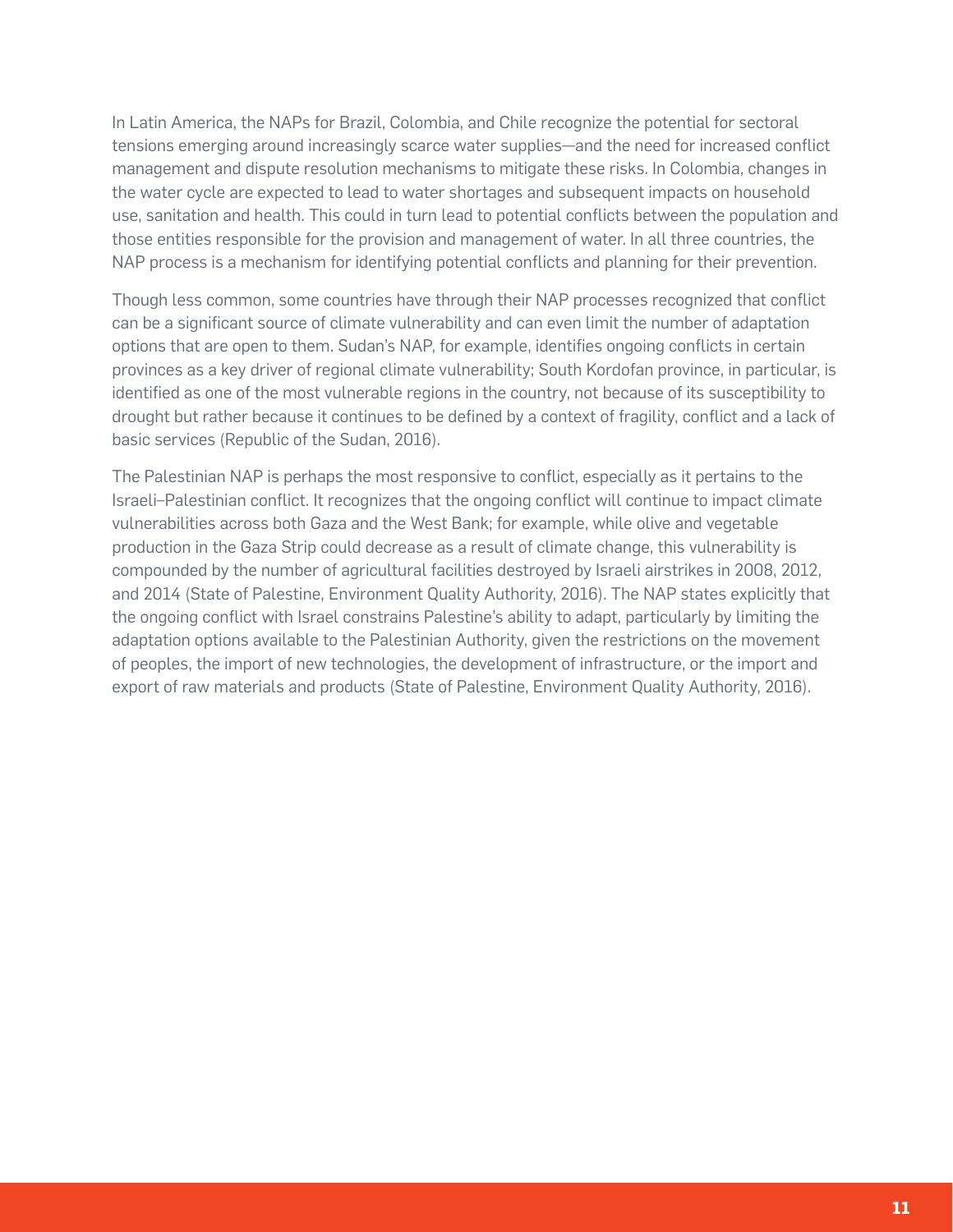# **5.0 Ongoing Challenges**

Practitioners and policy-makers working on climate and peacebuilding often work in silos, and coordination among those working on adaptation and those who work on conflict prevention and peacebuilding can be limited. The alignment of these agendas and programming will be essential for the sustainable development of fragile states, given the mutually reinforcing nature of the climate crisis and conflict. The NAP process presents a new mechanism to bring climate change adaptation and peacebuilding agendas together. While some states have already begun to integrate conflict and peacebuilding dynamics into their NAP process, there remain some limitations to these ongoing efforts and challenges which should be addressed:

- 1. **Accounting for transboundary risks and issues.** Though the NAP process is a countryled process, the impacts of climate change and conflict are not confined to country borders. Continued efforts must be devoted to exploring or developing transboundary adaptation plans between neighbouring countries in order to account for these shared risks.
- 2. **Adaptation planning and implementation in active conflicts.** Despite the necessity of planning and implementing adaptation processes in the world's most fragile states, the feasibility of doing so is severely constrained if the country is in a state of active conflict. These states may lack the basic services, institutions and resources needed to initiate the NAP process.
- 3. **Ensuring the full participation of marginalized populations.** While the NAP process aims to be inclusive and participatory, there are still some populations that struggle for representation. Refugees, for example, are among the world's most vulnerable populations, and yet are largely absent from existing NAP processes in host and destination countries. To account for representative and inclusive NAP processes in fragile states, it is important that these populations are not neglected in adaptation planning and decision making.

These three limitations represent key areas for future study and consideration and will be crucial to the success of NAP processes in fragile states.

Climate change will not inevitably cause conflict; communities and countries have successfully and peacefully adapted to droughts, floods and extreme weather events in the past. And conflict will not inevitably result in a failure to adapt to the adverse impacts of climate change; populations that live under the constant strain of conflict are arguably among the most adaptive in the world. Despite this, the twin and often mutually reinforcing crises of climate change and conflict require that the drivers of both be considered and addressed for meaningful progress toward sustainable development. Thankfully, many of the attributes of successful adaptation planning and peacebuilding are aligned; both must be country-driven, holistic, participatory and genderresponsive; they must involve multiple levels of governance; and they should be planned and implemented in response to immediate, medium- and long-term priorities. For those countries most struggling with both climate change and conflict, bringing these two agendas together is not just good practice: it is imperative.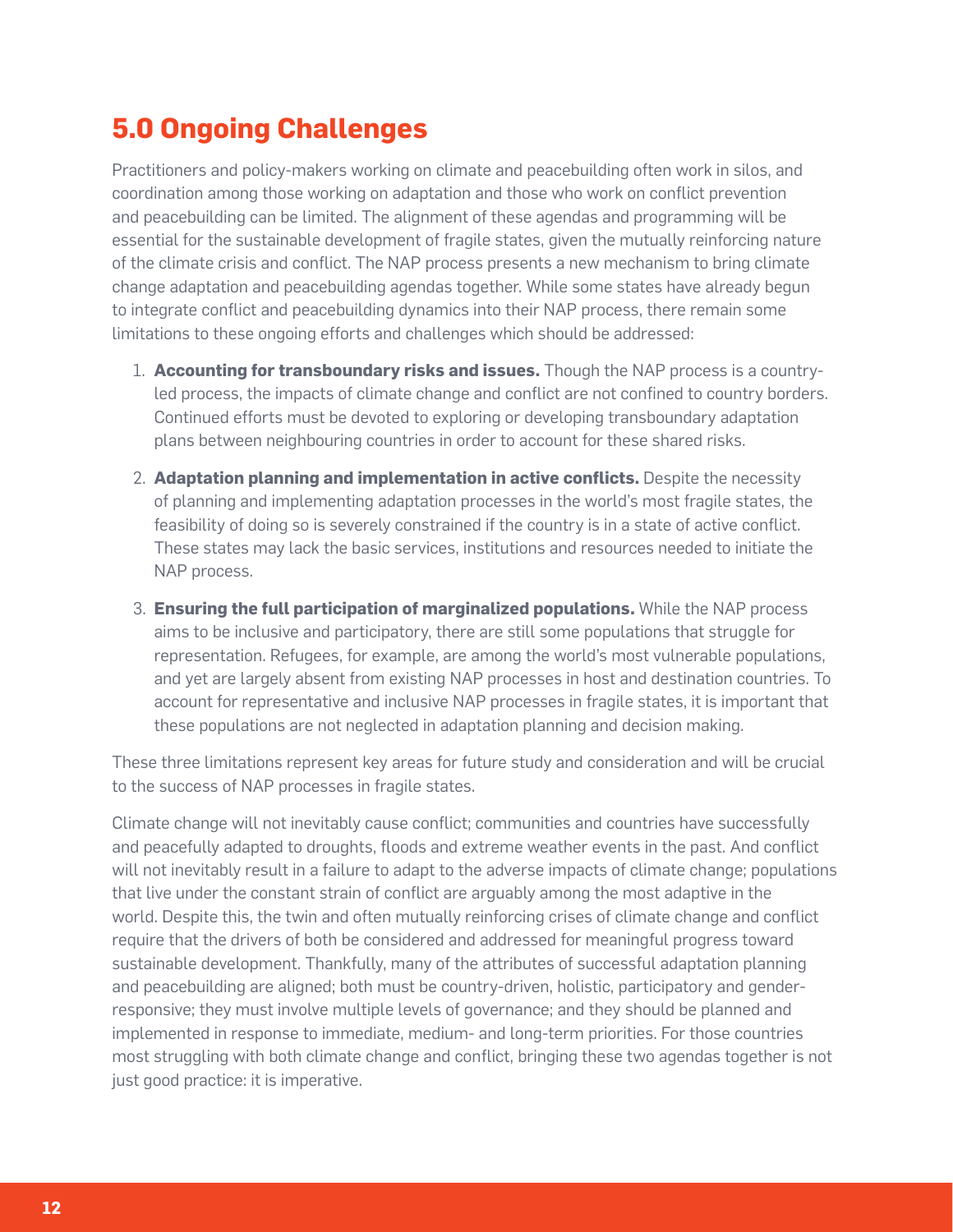#### **References**

- Brown, O. (2019). *Climate-fragility risk brief: Afghanistan.* The Climate Security Expert Network. [https://olibrown.org/wp-content/uploads/2019/09/Climate\\_Fragility\\_Risk\\_Brief\\_](https://olibrown.org/wp-content/uploads/2019/09/Climate_Fragility_Risk_Brief_Afghanistan_2019.pdf) [Afghanistan\\_2019.pdf](https://olibrown.org/wp-content/uploads/2019/09/Climate_Fragility_Risk_Brief_Afghanistan_2019.pdf)
- Brown, O., & Crawford, A. (2009). *Climate change and security in Africa.* International Institute for Sustainable Development. <https://www.iisd.org/library/climate-change-and-security-africa>
- Burkina Faso, Ministry of Environment and Fishery Resources. (2015). *Burkina Faso national climate change adaptation plan (NAP)*. Ministry of Environment and Fishery Resources, Burkina Faso.
- Church, C., & Hammill, A. (2019). *Defining adaptation and distinguishing it from other development investments.* International Institute for Sustainable Development. [https://www.](https://www.adaptationcommunity.net/wp-content/uploads/2019/05/IISD_Defining-Adaptation_05.2019.pdf) [adaptationcommunity.net/wp-content/uploads/2019/05/IISD\\_Defining-Adaptation\\_05.2019.pdf](https://www.adaptationcommunity.net/wp-content/uploads/2019/05/IISD_Defining-Adaptation_05.2019.pdf)
- Crawford, A., Daze, A., Hammill, A., Parry, J.-E., & Zamudio, A. N. (2015). *Promoting climateresilient peacebuilding in fragile states.* International Institute for Sustainable Development. <https://www.iisd.org/library/promoting-climate-resilient-peacebuilding-fragile-states>
- Dokoupil, T. (2015). *Send in the weathermen.* NBC News. [https://www.nbcnews.com/specials/](https://www.nbcnews.com/specials/weathermen) [weathermen](https://www.nbcnews.com/specials/weathermen)
- The Fund for Peace. (2019). *Fragile states index annual report 2019.* The Fund for Peace. [https://](https://fundforpeace.org/2019/04/10/fragile-states-index-2019/) [fundforpeace.org/2019/04/10/fragile-states-index-2019/](https://fundforpeace.org/2019/04/10/fragile-states-index-2019/)
- Gobierno de Chile. (2014). *Plan Nacional de Adaptación al Cambio Climático.* United Nations Framework Convention on Climate Change.
- Government of Brazil. (2016). *National adaptation plan to climate change.* Ministry of Environment, Government of Brazil. Retrieved from [http://www4.unfccc.int/nap/Documents/Parties/](https://www4.unfccc.int/sites/napc/Pages/Home.aspx) [Brazil%20NAP%20English.pdf](https://www4.unfccc.int/sites/napc/Pages/Home.aspx)
- Government of Kenya. (2016). *Kenya national adaptation plan 2015-2030.* Republic of Kenya, Ministry of Environment and Natural Resources. Retrieved from [http://www4.unfccc.int/Nap/](http://www4.unfccc.int/Nap/Documents%20nap/Kenya_Nap_Final.Pdf) [Documents%20nap/Kenya\\_Nap\\_Final.Pdf](http://www4.unfccc.int/Nap/Documents%20nap/Kenya_Nap_Final.Pdf)
- Green Climate Fund. (2019). *Country Profiles.* Retrieved from Green Climate Fund: [https://www.](https://www.greenclimate.fund/countries) [greenclimate.fund/countries](https://www.greenclimate.fund/countries)
- Hoeffler, A. (2012). *Growth, aid and policies in countries recovering from war.* Organisation for Economic Co-operation and Development. [https://www.oecd-ilibrary.org/development/growth](https://www.oecd-ilibrary.org/development/growth-aid-and-policies-in-countries-recovering-from-war_5k49dfgl38wb-en)[aid-and-policies-in-countries-recovering-from-war\\_5k49dfgl38wb-en](https://www.oecd-ilibrary.org/development/growth-aid-and-policies-in-countries-recovering-from-war_5k49dfgl38wb-en)
- LDC Expert Group. (2012). *National adaptation plans: Technical guidelines for the national adaptation plan process.* United Nations Framework Convention on Climate Change. [https://](https://unfccc.int/topics/adaptation-and-resilience/workstreams/national-adaptation-plans-naps/guidelines-for-national-adaptation-plans-naps) [unfccc.int/topics/adaptation-and-resilience/workstreams/national-adaptation-plans-naps/](https://unfccc.int/topics/adaptation-and-resilience/workstreams/national-adaptation-plans-naps/guidelines-for-national-adaptation-plans-naps) [guidelines-for-national-adaptation-plans-naps](https://unfccc.int/topics/adaptation-and-resilience/workstreams/national-adaptation-plans-naps/guidelines-for-national-adaptation-plans-naps)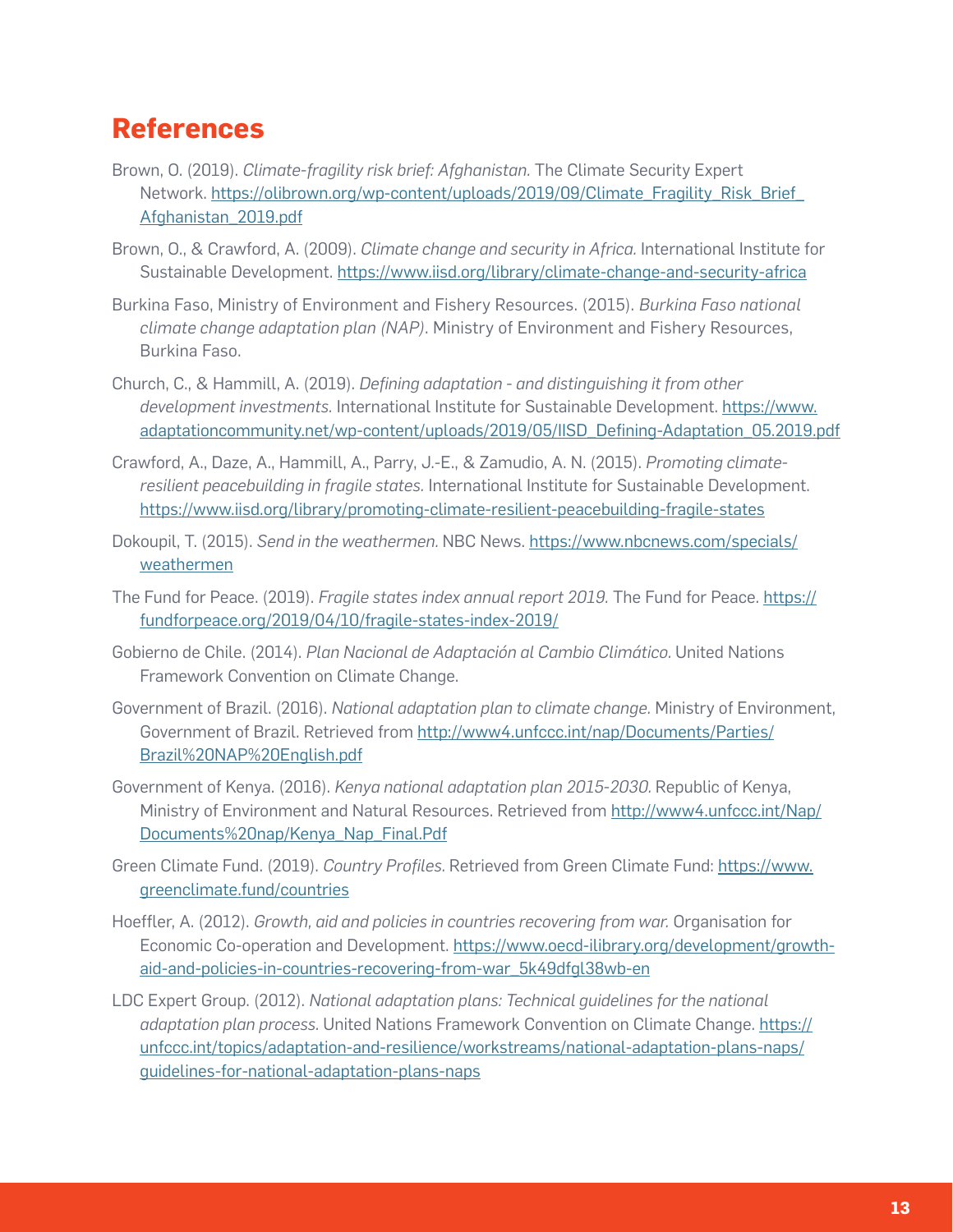- LDC Expert Group. (2019). *Progress in the process to formulate and implement national adaptation*  plans. United Nations Framework Convention on Climate Change. [https://unfccc.int/sites/](https://unfccc.int/sites/default/files/resource/sbi2019_INF.15.pdf) [default/files/resource/sbi2019\\_INF.15.pdf](https://unfccc.int/sites/default/files/resource/sbi2019_INF.15.pdf)
- Mason, S., Kruczkiewicz, A., Ceccato, P., & Crawford, A. (2015). *Accessing and using climate data and information in fragile, data-poor States.* International Institute for Sustainable Development. [https://www.iisd.org/library/accessing-and-using-climate-data-and-information](https://www.iisd.org/library/accessing-and-using-climate-data-and-information-fragile-data-poor-states)[fragile-data-poor-states](https://www.iisd.org/library/accessing-and-using-climate-data-and-information-fragile-data-poor-states)
- Nicoson, C., von Uexkull, N., Haugen-Poljac, I., Henriksen, T., Syvertsen, T., & Tønnessen-Krokan, M. (2019). *Overlapping vulnerabilities: The impacts of climate change on humanitarian needs.*  Norwegian Red Cross. [https://reliefweb.int/sites/reliefweb.int/files/resources/rk\\_overlapping](https://reliefweb.int/sites/reliefweb.int/files/resources/rk_overlapping-vulnerabilities_digital_singles.pdf)vulnerabilities digital singles.pdf
- Republic of Cameroon. (2015). *Plan National d'Adaptation aux Changements Climatiques du Cameroun.* United Nations Framework Convention on Climate Change.
- Republic of the Sudan. (2016). *National adaptation plan.* Higher Council for Environment and Natural Resources , Ministry of Environment, Natural Resources & Physical Development.
- Saunders, N. (2019). *Climate change adaptation finance: Are the most vulnerable nations prioritised?* Stockholm Environment Institute. [https://www.sei.org/publications/climate](https://www.sei.org/publications/climate-adaptation-finance-vulnerable-nations/)[adaptation-finance-vulnerable-nations/](https://www.sei.org/publications/climate-adaptation-finance-vulnerable-nations/)
- Stark, J., Terasaw, K., & Ejigu, M. (2011). *Climate change and conflict in pastoralist regions of Ethiopia: Mounting challenges, emerging responses.* United States Agency for International Development. [http://www.fess-global.org/Publications/Other/Climate\\_Change\\_and\\_](http://www.fess-global.org/Publications/Other/Climate_Change_and_Conflic_%20in_Ethiopia.pdf) [Conflic\\_%20in\\_Ethiopia.pdf](http://www.fess-global.org/Publications/Other/Climate_Change_and_Conflic_%20in_Ethiopia.pdf)
- State of Palestine, Environment Quality Authority. (2016). *National adaptation plan to climate change*. Environment Quality Authority, State of Palestine.
- Tanzler, D., Carius, A., & Maas, A. (2013). *The need for conflict-sensitive adaptation to climate change*. Adelphi, Environmental Change and Security Program. [https://www.adelphi.de/en/](https://www.adelphi.de/en/publication/need-conflict-sensitive-adaptation-climate-change) [publication/need-conflict-sensitive-adaptation-climate-change](https://www.adelphi.de/en/publication/need-conflict-sensitive-adaptation-climate-change)
- Tanzler, D., Ruttinger, L., & Scherer, N. (2018). *Building resilience by linking climate change adaptation, peacebuilding and conflict prevention.* Planetary Security Initiative, Adelphi, Clingendael. [https://www.adelphi.de/en/publication/linking-climate-change-adaptation](https://www.adelphi.de/en/publication/linking-climate-change-adaptation-peacebuilding-and-conflict-prevention)[peacebuilding-and-conflict-prevention](https://www.adelphi.de/en/publication/linking-climate-change-adaptation-peacebuilding-and-conflict-prevention)
- United Nations. (2015). *The challenge of sustaining peace: Report of the advisory group of experts for the 2015 review of the United Nations peacebuilding architecture*. United Nations. [https://](https://www.un.org/pga/wp-content/uploads/sites/3/2015/07/300615_The-Challenge-of-Sustaining-Peace.pdf) [www.un.org/pga/wp-content/uploads/sites/3/2015/07/300615\\_The-Challenge-of-Sustaining-](https://www.un.org/pga/wp-content/uploads/sites/3/2015/07/300615_The-Challenge-of-Sustaining-Peace.pdf)[Peace.pdf](https://www.un.org/pga/wp-content/uploads/sites/3/2015/07/300615_The-Challenge-of-Sustaining-Peace.pdf)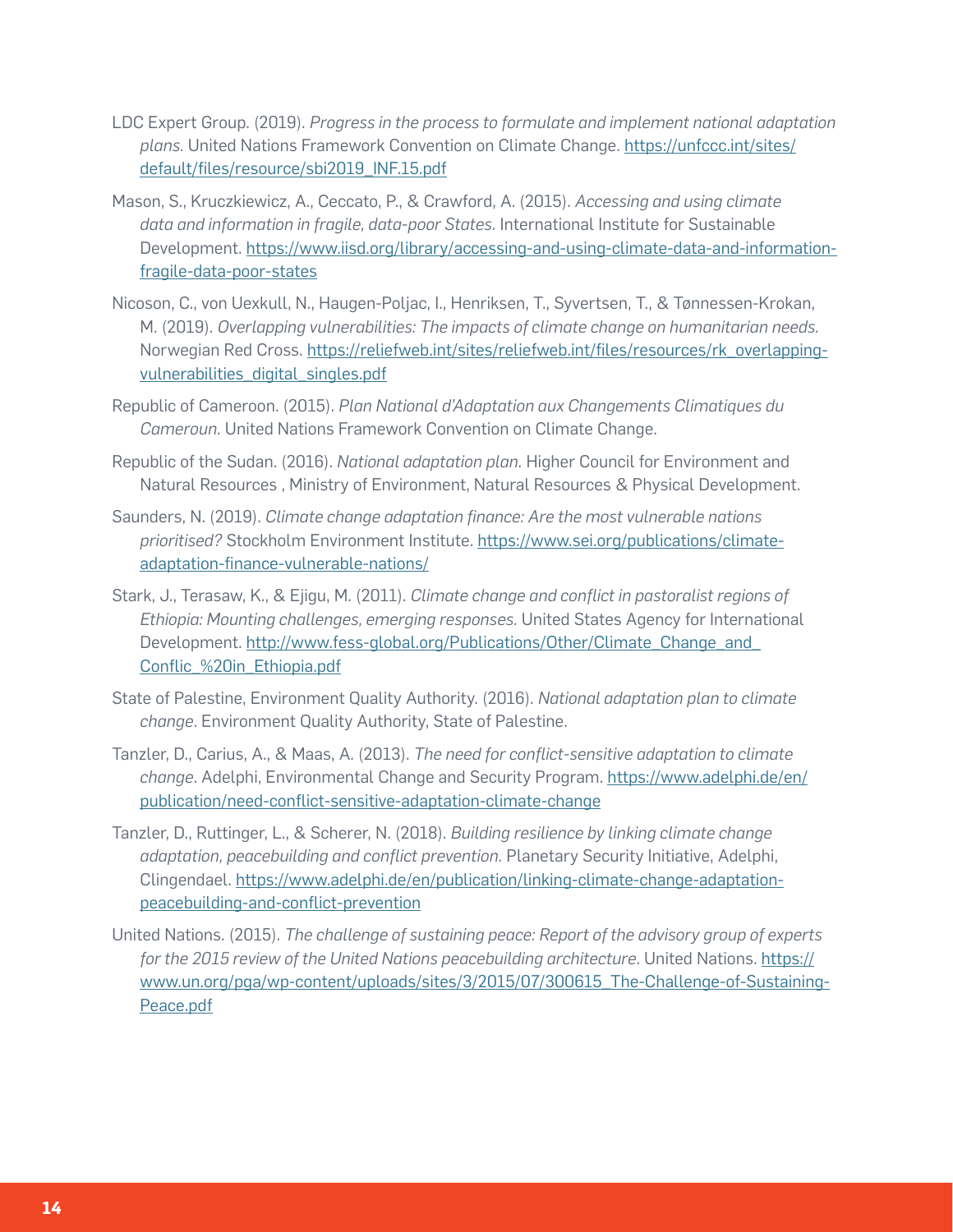- United Nations Development Programme. (2019). *NASA and Columbia University partner with UNDP, IOM and UNHCR for disaster risk reduction in Rohingya camps.* United Nations Development Programme. [https://www.bd.undp.org/content/bangladesh/en/home/](https://www.bd.undp.org/content/bangladesh/en/home/presscenter/pressreleases/2019/08/22/NASA_Columbia_Uni_partner_UNDP_IOM_UNHCR_for_DRR_in_Rohingya_camps.html) [presscenter/pressreleases/2019/08/22/NASA\\_Columbia\\_Uni\\_partner\\_UNDP\\_IOM\\_UNHCR\\_](https://www.bd.undp.org/content/bangladesh/en/home/presscenter/pressreleases/2019/08/22/NASA_Columbia_Uni_partner_UNDP_IOM_UNHCR_for_DRR_in_Rohingya_camps.html) for DRR in Rohingya camps.html
- United Nations Framework Convention on Climate Change. (2019). *National adaptation plans.* <https://unfccc.int/topics/adaptation-and-resilience/workstreams/national-adaptation-plans>
- University of Notre Dame. (2019). *ND-GAIN country index.* Notre Dame Global Adaptation Initiative. <https://gain.nd.edu/our-work/country-index/>
- World Bank. (2018). *Central African Republic: National recovery and peacebuilding plan 2017-21 (English).* World Bank Group. [http://documents.worldbank.org/curated/](http://documents.worldbank.org/curated/en/817461516999933538/Central-African-Republic-National-Recovery-and-Peacebuilding-Plan-2017-21) [en/817461516999933538/Central-African-Republic-National-Recovery-and-Peacebuilding-](http://documents.worldbank.org/curated/en/817461516999933538/Central-African-Republic-National-Recovery-and-Peacebuilding-Plan-2017-21)[Plan-2017-21](http://documents.worldbank.org/curated/en/817461516999933538/Central-African-Republic-National-Recovery-and-Peacebuilding-Plan-2017-21)